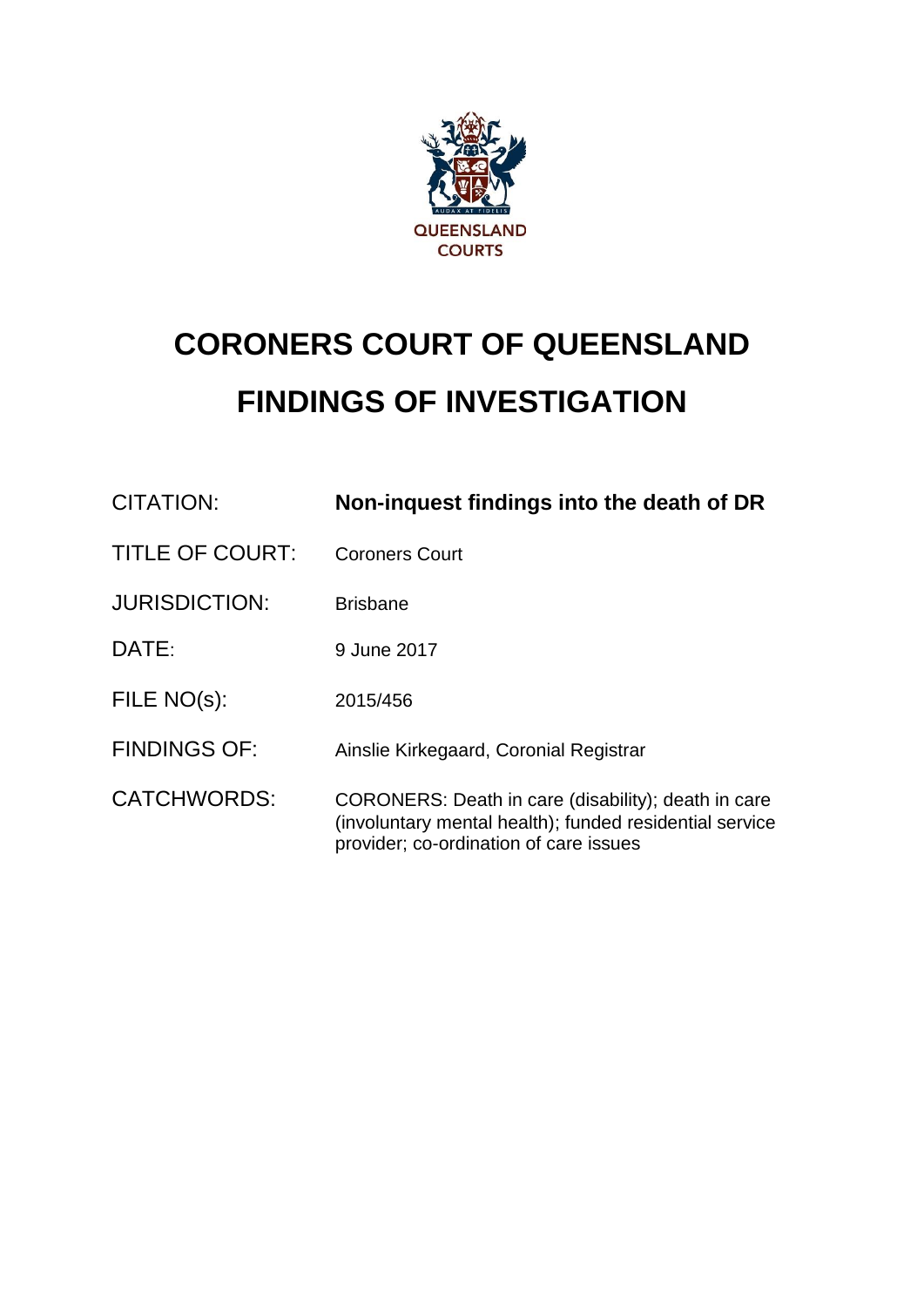| Contents |  |  |  |
|----------|--|--|--|
|          |  |  |  |
|          |  |  |  |
|          |  |  |  |
|          |  |  |  |
|          |  |  |  |
|          |  |  |  |
|          |  |  |  |
|          |  |  |  |
|          |  |  |  |
|          |  |  |  |
|          |  |  |  |
|          |  |  |  |
|          |  |  |  |
|          |  |  |  |
|          |  |  |  |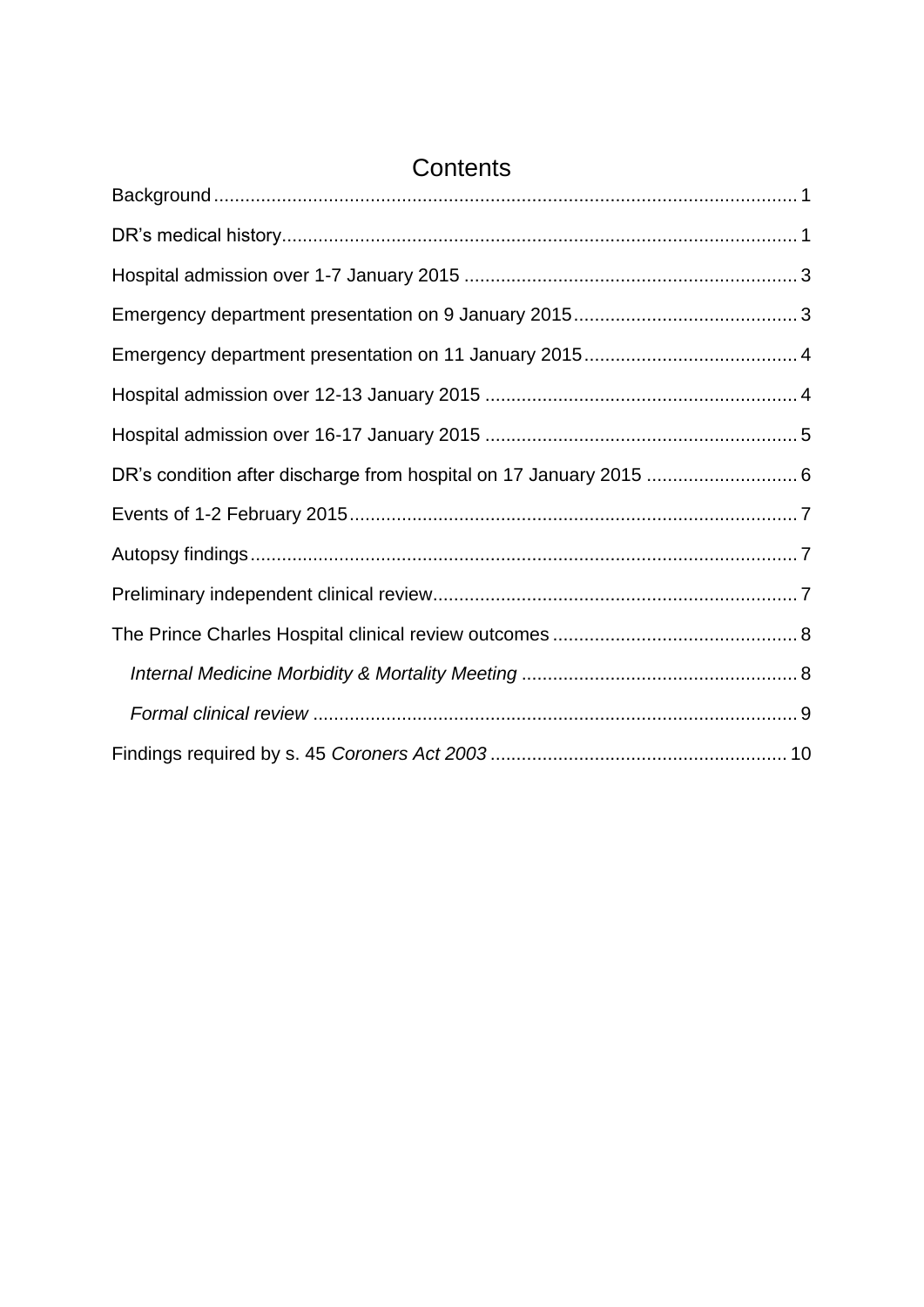# <span id="page-2-0"></span>**Background**

DR was a 46 year old woman who was found unresponsive in her room by a carer on 2 February 2015. DR was one of three residents of a supported accommodation service in Brisbane. She had two sons.

DR's death was reported to the coroner as a death in care because she lived in funded disability supported accommodation captured by the death in care (disability) reporting requirements under the *Coroners Act 2003*. The group home was operated by FSG Australia and funded through the Department of Communities, Child Safety and Disability Services.

It was subsequently identified that DR was under a community involuntary treatment order under the *Mental Health Act 2000* at the time of her death. Consequently her death is also captured by the death in care (involuntary mental health) reporting requirements under the *Coroners Act 2003*.

### <span id="page-2-1"></span>**DR's medical history**

Review of DR's medical records (treating General Practitioner, The Prince Charles Hospital (TPCH), Queensland Ambulance Service) shows she suffered from bipolar/schizoaffective disorder, intellectual impairment type 2 diabetes mellitus (diagnosed in August 2012), hypertension, high cholesterol, morbid obesity, smoking, asthma/emphysema, obstructive sleep apnoea (described as severe and associated with severe oxygen saturations; she was non-compliant with CPAP treatment) and dust mite allergy.

DR was taking multiple regular prescription medications for these conditions. Her diabetes was being managed with oral hypoglycaemic agents and Lantus insulin. Her emphysema was being treated with a Seretide and Salbutamol inhalers.

DR had a long history of chronic psychotic disorder dating back to 1996. There was a strong family history of psychotic illness with her mother having taken her own life at age 40 after a life-long struggle with schizophrenia. Her sister also suffered from schizophrenia. Her youngest son was removed from her care in September 2008, an event that caused her great distress.

From 1996 onwards, DR had more than 24 mental health admissions and had been managed under a community involuntary treatment order since July 2005. She was last admitted to The Prince Charles Hospital Mental Health Unit as an involuntary patient on 4 September 2012 due to her ability to maintain accommodation safely in the community. She had previously been living independently in a public housing unit. During her 395-day admission, DR was identified as having impaired decision making capacity due to her chronic mental health condition and lacked insight regarding her medical and psychiatric conditions. She was under a guardianship order and her financial affairs were being managed by the Public Trustee. She was discharged on 4 October 2013 into supported accommodation. DR had been assessed as clinically ready for discharge in May 2013 but remained in hospital to enable appropriate accommodation arrangements to be made given her high level care needs.

DR remained on an involuntary treatment order in the community. Her mental health condition was managed with Quetiapine 100mg at night), Sodium Valproate (500mg twice daily), Lithium SR (450mg at night) and Zuclopenthixol Depot (450mg intramuscularly every fortnight). She had a well-established relationship with her mental health case worker who visited her to administer her fortnightly depot injections.

Information provided by the Office of the Public Guardian indicates that DR was able to communicate effectively and had a history of disputing medical advice. She would deny having a mental illness. She had been refusing to engage with any community health teams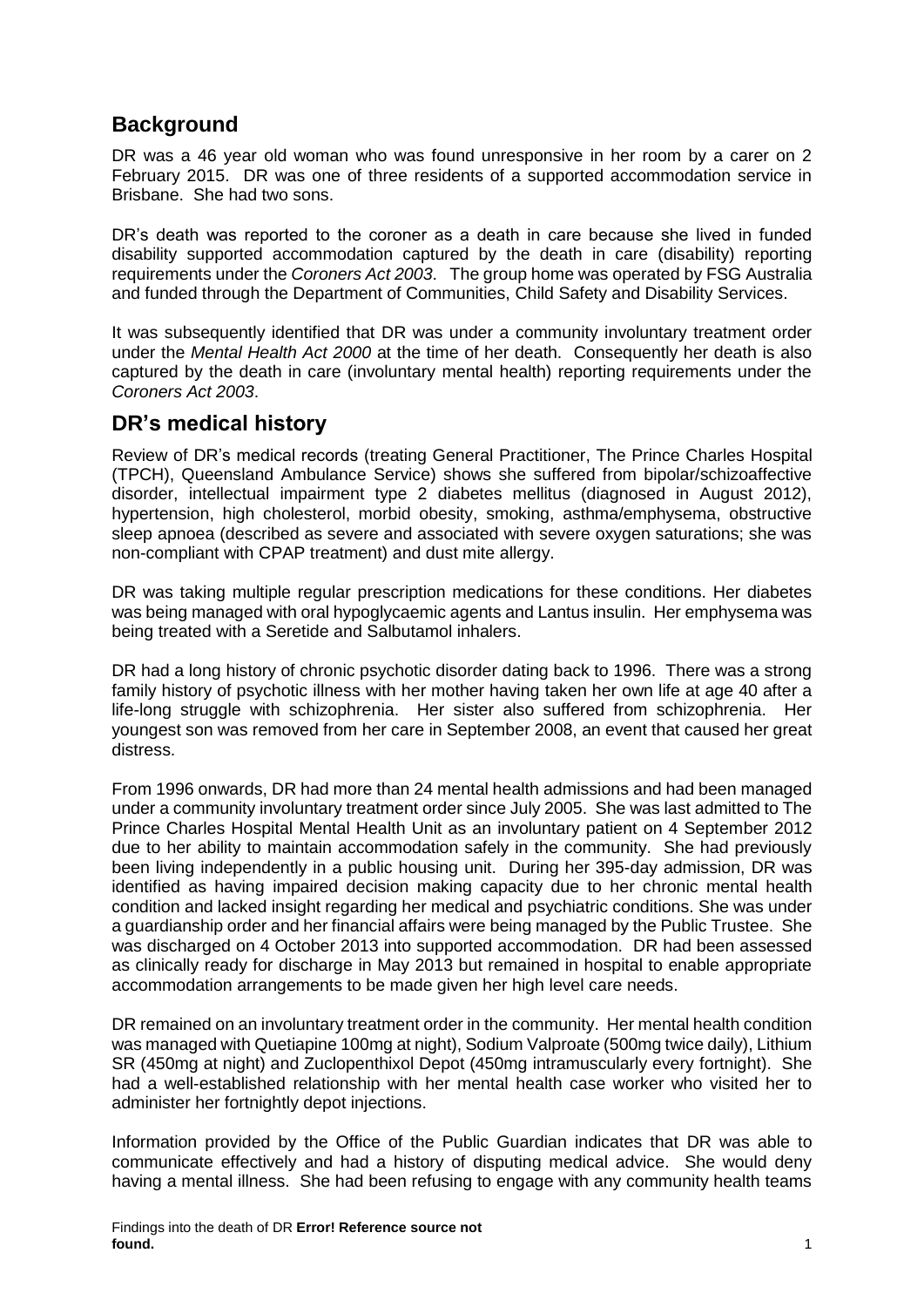and was non-compliant with her medication and self-care. She did her own grocery shopping, chose her own food supplies and refused to follow dietary plans which affected the management of her diabetes. These circumstances informed the accommodation decision for DR to reside in supported accommodation.

The residential service provider, Department of Communities Child Safety and Disability Services and the Office of the Public Guardian liaised frequently as DR continually resisted any form of diet restriction and refused to comply with strategies to support her wellbeing. Despite these efforts, DR continued to make her own choices. She was able to communicate her choices and demonstrated capacity to action them.

Review of the Office of the Public Guardian file shows that by 2014, her carers were concerned about what they perceived to be a decline in DR's physical and mental health. They were working closely with her general practitioner, dietician, mental health team, guardian and the Public Trustee to manage issues including her incontinence, weight gain, diabetes, menu planning and food in general, mobility and costs associated with her increasing support needs.

In May 2014 she was provided with a hospital bed to enable her to sleep in an upright position (as her general practitioner was concerned about her weight impacting on her ability to breathe while lying flat).

In mid-July 2014, DR's care was transferred to a new general practitioner, Dr J. Dr J identified the need for DR to undergo a sleep study due to concerns she may have sleep apnoea.

Correspondence from the residential service provider to the Office of the Public Guardian in August 2014 indicates that DR had been experiencing low blood sugar levels due to not eating her meals at regular times. When asked to eat something to bring her blood sugar levels back up she would decline saying she was not hungry. The residential service provider reported that staff were having to be more firm with DR by telling her that she needed to eat or they would need to call an ambulance, and only then would she eat.

Dr J implemented a diabetes management plan which stipulated DR's acceptable BGLs were between 4-15mmol/L, above which she was not to have insulin but was to be referred for urgent medical advice. It is evident that her carers adhered carefully to this plan by phoning for an ambulance whenever DR's BGL exceeded 15mmol/L. DR was considered capable of administering her own insulin but was required to do so under carer supervision. The residential service provider records show careful documentation of carer efforts to encourage DR to make healthy food choices and to eat regular meals.

In early December 2014, Dr J formally assessed DR's capacity to self-administer her insulin and was satisfied she could continue to do so. DR was generally very reluctant for carers to observe her self-administration.

DR was reviewed by a consultant cardiologist at The Prince Charles Hospital in late 2014 following referral by Dr J. An echocardiogram performed on 25 November 2014 showed pulmonary hypertension (high blood pressure in the lungs), a severely dilated right ventricle, significant reduction in right ventricular function and tricuspid valve regurgitation (leakage of the tricuspid valve). There was mild dilatation of the right atrium. The left ventricle was normal in size and function. There was no evidence of right heart failure at this time. The cardiologist considered the pulmonary hypertension to be secondary to DR's obesity and suspected obstructive sleep apnoea. It was planned to confirm the diagnosis with a right heart catheter and to investigate DR for secondary causes as an outpatient.

Unfortunately an initial attempt to perform right heart catheterisation on 8 December 2014 was abandoned as DR was unable to tolerate the procedure.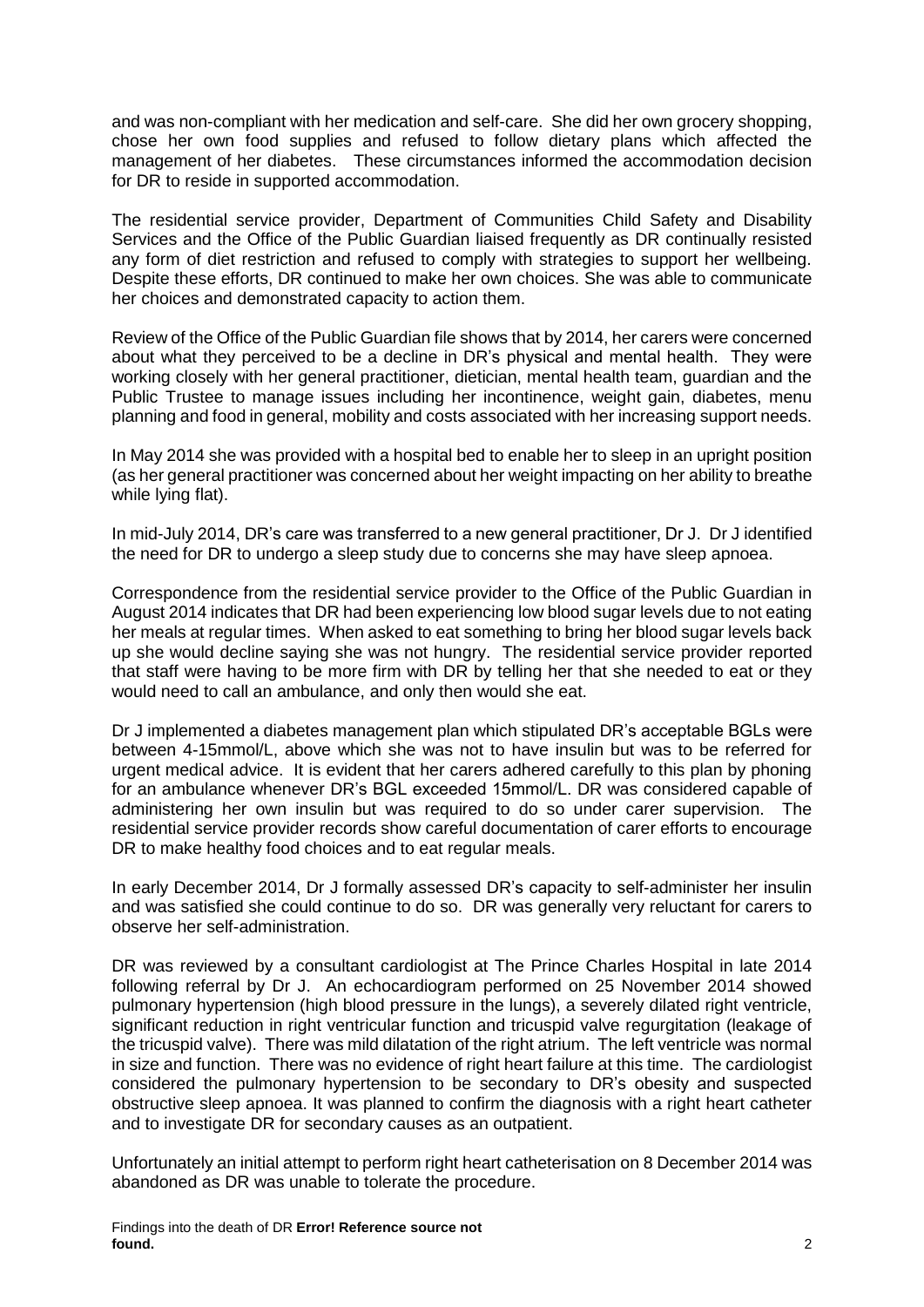DR subsequently had multiple overnight admissions to The Prince Charles Hospital for hyperglycaemia (high blood glucose level).

DR presented to the emergency department by ambulance on the evening of Friday 19 December 2014. Her carers had called the ambulance because she was sweaty and pale with a BGL of 17mmol/L. She had recently been treated for a urinary tract infection and a chest infection. She was admitted overnight with hyperglycaemia after having binged on sugary biscuits. Her observations were stable overnight and she was discharged home the next day for ongoing outpatient investigations, including a VQ scan.

#### <span id="page-4-0"></span>**Hospital admission over 1-7 January 2015**

DR was admitted to The Prince Charles Hospital under the medical team over 1-7 January 2015 with left lower lobe pneumonia. Dr J had commenced her on oral antibiotics for a chest infection the previous day. She had also been given steroid medication with advice to her carers that this could result in a rise in her BGLs. Carers phoned for an ambulance on Thursday 1 January when DR's BGL was noted to be 19mmol/L.

DR was admitted under the respiratory team and treated with oral antibiotics and steroid medication for an infective exacerbation of her chronic obstructive airways disease. She was placed under an involuntary treatment order to facilitate this admission and the Public Guardian was involved in her health care decision making.

During this admission DR's oxygen saturations were recorded between 88%-93% on room air. She underwent a comprehensive work-up for her recently diagnosed pulmonary hypertension and right heart failure. Lung function testing showed evidence of extra-thoracic pulmonary restriction. A CT pulmonary angiogram was attempted on 2 January to exclude pulmonary embolism but due to her body habitus it was deemed a suboptimal test. On 5 January, she underwent a VQ lung scan which excluded pulmonary embolism. DR also underwent an inpatient sleep study which diagnosed severe obstructive sleep apnoea for which she was prescribed CPAP. Her carer was given CPAP education and informed of the need to apply to the Public Trustee for funding to purchase or hire a CPAP machine. DR was subsequently non-compliant with its use.

She was discharged home on 7 January.

DR received seven days of daily Prednisolone therapy (50mg, 50mg, 25mg, 25mg, 12.5mg, 12.5mg, 12.5mg, 12.5mg) as an inpatient, and two further daily doses (10mg, 10mg) as an outpatient on 8 & 9 January.

DR's inpatient BGLs were usually below 15mmol/L, though at times ranged between 5.1 – 25mmol/L despite her Lantus insulin being omitted until 6 January (for reasons not apparent, though a sliding scale of short acting insulin was being used).

#### <span id="page-4-1"></span>**Emergency department presentation on 9 January 2015**

DR's carers phoned for an ambulance at around 7:00pm on Friday, 9 January because her BGL was above 15mmol/L. On assessment, her BGL was 16.2mmol/L. DR refused any treatment or transport to hospital at this time.

Her carers phoned again for an ambulance at around 9:30pm because her BGL was 16.6mmol/L after having taken insulin at 9:00pm. Despite DR's initial reluctance to go to hospital, she was taken to the emergency department. Carers told attending paramedics that DR had deliberately bent her insulin needle that evening, something she had done previously.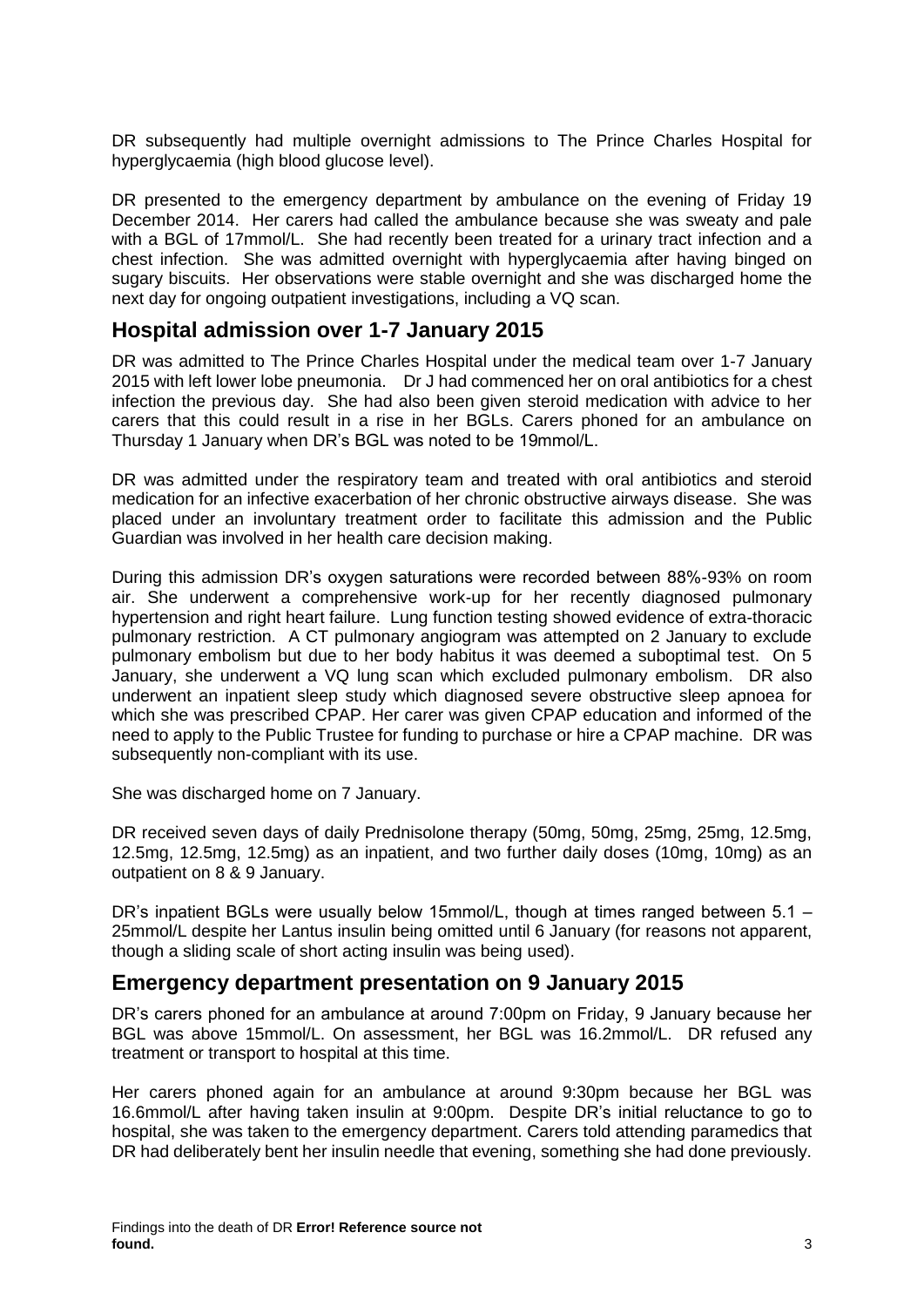On examination in the emergency department, DR was noted to be afebrile with no chest pain, shortness of breath or abdominal pain. She was mildly tachycardic (110 beats per minute). Her BGL was 17.2mmol/L. ECG and chest x-ray revealed no issues of concern. She was discharged home from the emergency department the next morning after her hyperglycaemic episode resolved.

### <span id="page-5-0"></span>**Emergency department presentation on 11 January 2015**

DR continued to record high BGLs reaching 22.3mmol/L and 21.9mmol/L on Sunday 11 January. Her carers phoned for an ambulance at around 6:15pm that evening. On assessment, her BGL was 19.7mmol/L. Despite her reluctance to go to hospital again she was transported by ambulance to the emergency department.

On examination in the emergency department, DR was noted to be asymptomatic with no complaint of chest pain, shortness of breath or abdominal pain. She was afebrile and her observations were within normal limits. Her BGL was 16mmol/L and noted to come down to 13mmol/L. She was thought to have experienced an episode of mild hyperglycaemia for which she was given her regular night dose of insulin. She was then discharged home.

The emergency department clinical summary includes a notation about the need for follow up "*with GP ASAP please to re-adjust her insulin doses".* There is no indication this recommendation was formally communicated by the hospital to Dr J.

# <span id="page-5-1"></span>**Hospital admission over 12-13 January 2015**

DR's carers contacted the ambulance again at around 8:30pm on Monday 12 January because her BGL was high. On assessment her BGL was 26.1mmol/L. She had a low grade temperature (37.6 degrees) and an increased heart rate (120 beats per minute). She had an increased respiratory rate (40), a wheeze that resolved with Ventolin and her chest was congested on auscultation. Her oxygen saturation was 98% on room air but dropped to 89% as she was loaded into the ambulance. This resolved enroute to hospital. DR refused supplemental oxygen. She was aggravated and uncooperative with paramedics and her carer prior to being taken to hospital meaning the ambulance did not arrive at the emergency department until 9:40pm.

When triaged shortly before 10:00pm, her BGL was 16.8mmol/L. It was noted that she had been seen there the previous evening with uncontrolled BGLs.

When medically reviewed in the emergency department, her BGL was noted to be 14.4mmol/L, she was mildly tachycardia (heart rate 113 beats per minute) and her blood pressure 164/85. Her oxygen saturations were 93% on room air. Her urine was smelly, indicating a possible urinary tract infection. She was commenced on broad spectrum intravenous antibiotics for this and possible pneumonia and referred to the medical team for further management.

It appears she was reviewed by a member of medical team at around 4:30am. She was considered likely to have an uncomplicated urinary tract infection which may have caused or contributed to her elevated BGLs in the context of poorly controlled diabetes. The plan was for her to be admitted under the general medical team led by consultant physician, Dr M. She was commenced on oral amoxicillin with instructions for her BGL to be monitored with view to her being discharged home the next day if improved.

DR was admitted on the medical ward at 7:30am on 13 January. Once there, her oxygen levels were noted to fall when she was lying down (89% on room air). She required supplemental oxygen (2L per minute by nasal prong) to maintain her oxygen saturations above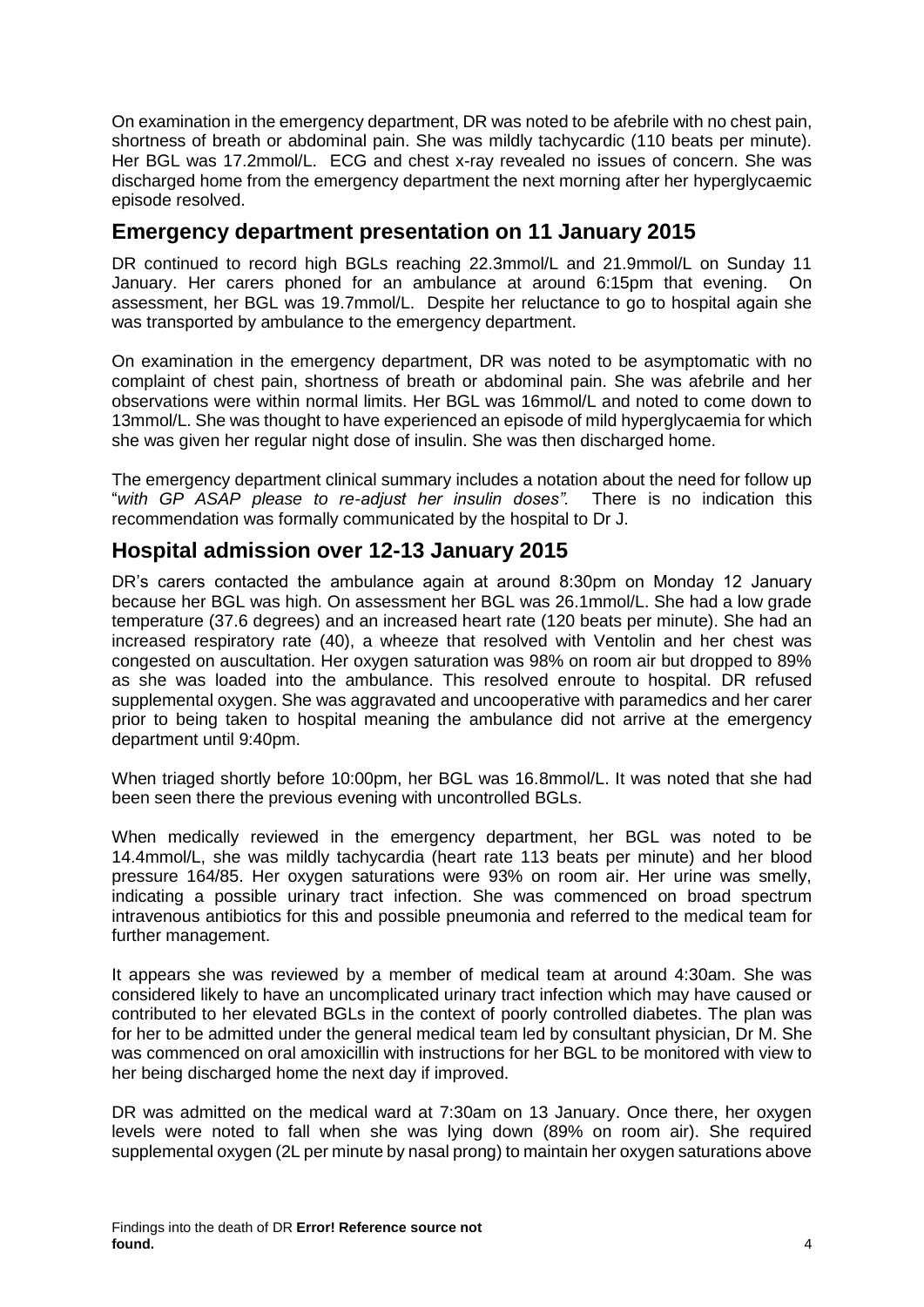91%. Nursing staff noted that she did not require supplemental oxygen to maintain her oxygen saturations when sitting up.

DR was reviewed by Dr M on the morning ward round at around 11:15am. The clinical impression was that she had a simple urinary tract infection without evidence of sepsis. Her elevated BGL was thought to be secondary to this and her recent pneumonia. She was prescribed a 10-day course of amoxicillin and considered well enough for discharge home that day. DR was discharged with a taxi voucher shortly after 1:00pm after a ward admission of under six hours.

Review of the care provider records shows that the residential service provider liaised with DR's mental health case worker about the circumstances of DR being taken to hospital and her eating habits which affecting her BGLs.

### <span id="page-6-0"></span>**Hospital admission over 16-17 January 2015**

DR's carers phoned for an ambulance at around 7:00pm on Friday 16 January as her BGLs were high. She was again uncooperative, declining to be assessed until she had finished smoking. On assessment her BGL was 19.9mmol/L. She had a slight temperature (37.4 degrees) and a respiratory rate of 35. She was transported to the emergency department, arriving at around 8:15pm.

On examination in the emergency department, DR was noted to look unwell, had widespread crackles in both lungs and a slight wheeze. Her BGL was 13.4mmol/L. She had a low grade temperate (37.2), pulse rate of 105 beats per minute and blood pressure 95/50. Her respiratory rate was 35 and her oxygen saturation was 88% on room air. She was referred to the medical team for further management.

A chest x-ray performed at around 10:00pm showed underinflated lungs but no consolidation or pleural effusion.

It appears DR was reviewed by a member of the Dr M's medical team in the emergency department at around 2:30am. At this time she was noted to be afebrile with a blood pressure of 120/70, elevated heart rate (115) and oxygen saturations of up to 95% on 4L oxygen by nasal prongs. She had generalised crackles and wheeze on auscultation of her chest. The clinical impression was that DR's ongoing shortness of breath was due to obesity hyperventilation syndrome, non-infective exacerbation of her emphysema or exacerbation of heart failure (despite there being no overt signs of this with no peripheral oedema and only a slightly elevated BNP - B-type natriuretic peptide). She was commenced on intravenous diuretic medication and prescribed a stat dose of prednisolone and was to be admitted under Dr M's team for further investigations.

Nursing observations recorded in the emergency department at 4:30am showed very low blood pressure (73/53), tachycardia of 123 beats per minute, an elevated respiratory rate (34) and low oxygen saturations at 90% on supplemental oxygen.

DR was eventually admitted on to the medical ward at around 5:30am. Once on the ward she was noted to be non-compliant with oxygen therapy, recording oxygen saturations in the 80s when not wearing the Hudson mask so she was trialled with nasal prongs.

Although admitted under Dr M, she was reviewed by the on-call consultant physician, Dr R on the morning ward round. Dr R noted DR's recent previous admission and took account of her view that nothing had changed since then as she was no more short of breath than usual and she had only been sent to hospital because of her diabetes management plan requirements. Her observations were documented as stable, she was afebrile and her BGLs were "OK". She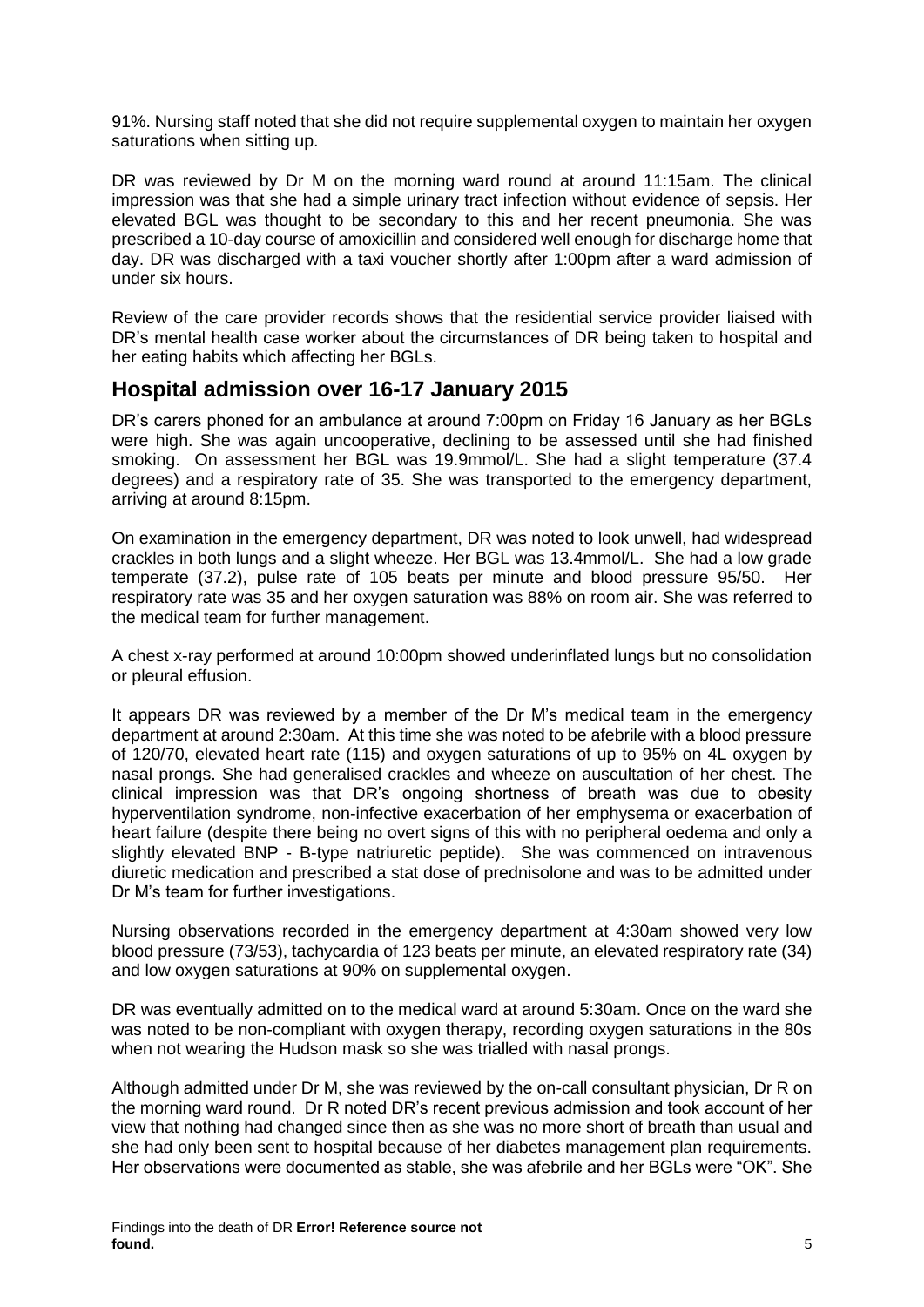was to be discharged home that day. There is a note indicating the need to provide her carers with education about DR's hospital admission requirements.

DR was given a single dose of prednisolone orally before being discharged at 11:15am with a taxi voucher, seven hours after her physiological parameters were quite alarming, with little clinical investigation.

A retrospective medical entry made at 1:00pm indicates that the Medical Registrar contacted DR's carers advising them "..*re BGL (blood glucose level) control and indications of admission + need for regular GP review + insulin sliding scale + adjustment of insulin regime if uncontrolled BGLs*."

There was no documentation in the chart as to what the sliding scale was, what form it was to take (what agent) and whether carers understood what a sliding scale was or when to seek assistance.

A sliding scale of insulin management would require DR to be on a short acting insulin preparation (which she was not at the time) and the sliding scale regime would need to be clearly documented with specific instructions on how to manage hypoglycaemia particularly that could be understood by non-clinical carers and DR, what to do in an emergency if her sugars were too low or too high and when to refer her for medical review.

The Medical Registrar's note included instructions for a discharge summary to be prepared for the general practitioner with a clear plan "*as soon as possible*".

The residential service provider records document this conversation and indicate that the Medical Registrar has sought clarification of the diabetes management plan parameters for DR's acceptable BGLs. When told it was between 4-15mmol/L, the Medical Registrar recommended that it be adjusted to between 4-22mmol/L. The carer asked that hospital staff contact Dr J to inform her of this recommendation. The Medical Registrar sought confirmation of the general practitioner's details and also provided advice, at the carer's request, about DR's consumption of Equal sachets.

The residential service provider records also documented plans to arrange an appointment for DR with a local diabetes educator.

### <span id="page-7-0"></span>**DR's condition after discharge from hospital on 17 January 2015**

Review of the Office of the Public Guardian file shows that DR's carers remained concerned about her poor dietary choices and the impact on her diabetes as she was continuing to record high BGLs. As at 21 January 2015, the Office of the Public Guardian was actively considering a referral for restrictive practices to manage DR's access to food.

The residential service provider records indicate that DR was restless and having trouble sleeping in the days following her return from hospital. The residential service provider sought assistance from DR's mental health care worker about this and obtained a prescription for PRN Ativan at night.

DR saw Dr J on 22 January about her sleeplessness. She was prescribed melatonin which is considered reasonably safe given her comorbidities. Carers advised a Community Visitor during an unannounced visit that day that DR's diabetes management plan was to be reviewed at this appointment, at the hospital's request, with a view to altering the BGL at which carers were required to phone for an ambulance. While Dr J's consultation notes document discussion with DR about the importance of healthy diet and diabetes management, there is no indication of any change made to the diabetes management plan at this time.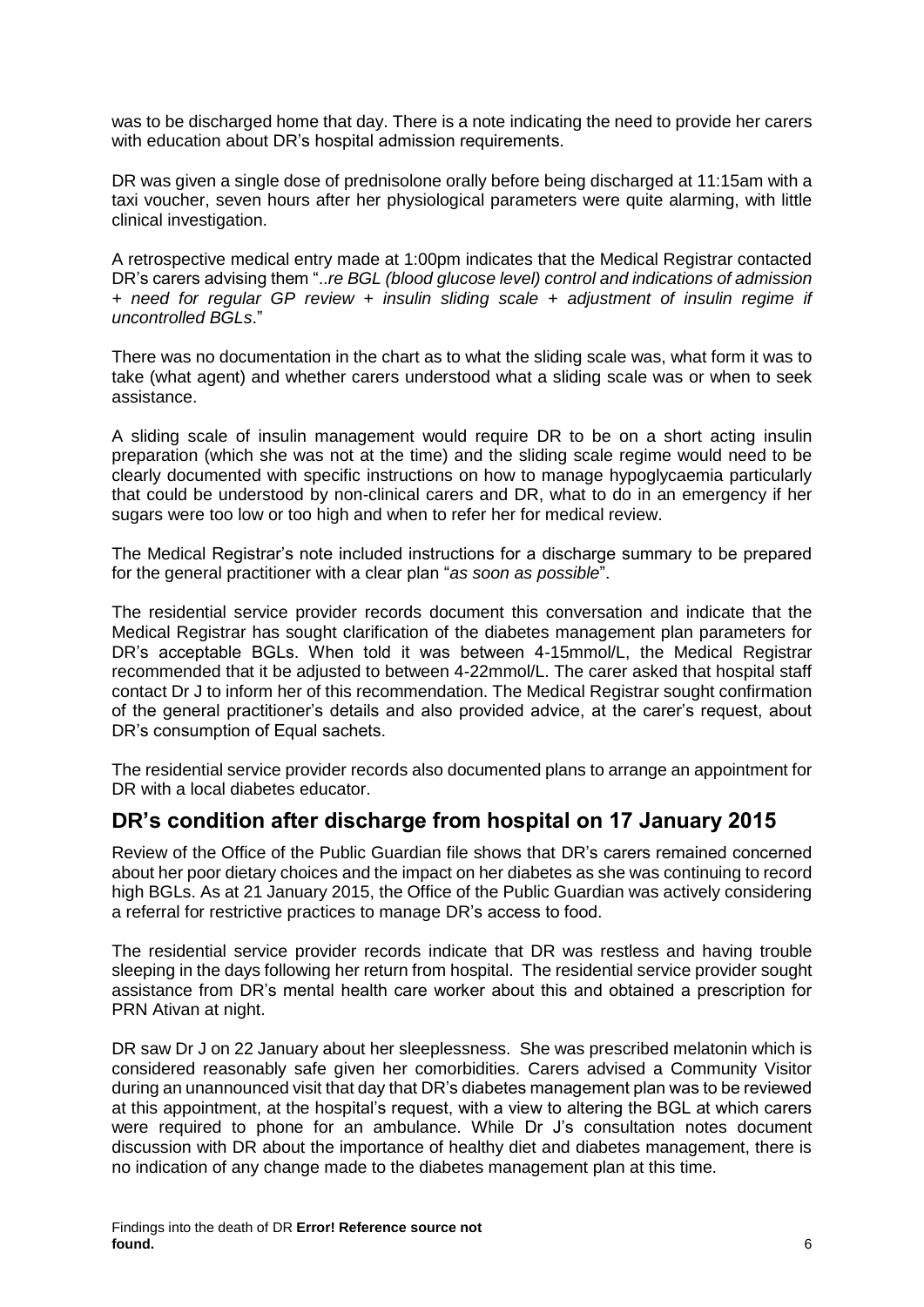DR continued to refuse to use her CPAP machine. The residential service provider had asked staff to have the CPAP mask refitted. Arrangements had also been made for a diabetes educator to work with DR around meal planning.

### <span id="page-8-0"></span>**Events of 1-2 February 2015**

DR was noted to be her usual self on Sunday 1 February and participated in a group outing that day.

At around 9:00pm that evening, DR's carer entered DR's room to administer her regular medication and insulin injection. DR was awake and listening to music on the radio at this time.

DR approached the carer at around 12:45am asking for some pain relief for stomach cramps which she thought was period pain. She was given two ibuprofen tablets and went back to bed. The carer heard DR moving about in the kitchen at around 2:30am and went out to check on her. She was getting herself a glass of water at the sink. She told the carer she was fine but just having trouble getting to sleep. It was not unusual for DR to be up and about during the night.

When the carer went to DR's room at around 6:00am to administer her medication, she found DR lying askew on the bed showing no signs of life. She was unresponsive and cold to touch. The carer immediately phoned the afterhours support number to advise she was calling the ambulance because she believed DR was deceased. The carer then phoned 000 and with guidance from the 000 call taker performed CPR pending the paramedics' arrival. Paramedics attended soon afterwards but did not continue resuscitation efforts as DR was obviously deceased.

Police attended the scene and were satisfied there were no suspicious circumstances.

Dr J attributed the death to heart failure resulting from diabetes. Having regard to independent clinical advice prior to autopsy, I was not satisfied this was an appropriate cause of death diagnosis given DR's poorly controlled diabetes (making diabetic ketoacidosis a possibility) and her history of valvular heart disease and obstructive sleep apnoea cast doubt on heart failure being the primary cause of death. For this reason, I declined to accept the proposed cause of death certificate.

# <span id="page-8-1"></span>**Autopsy findings**

An external examination and full internal autopsy were performed at the John Tonge Centre on 6 February 2015. The final autopsy report issued on 29 January 2016. The autopsy revealed evidence of dilated cardiomyopathy which the pathologist considered caused the death. This condition can lead to death by progressive heart failure or by a sudden abnormal heart rhythm. I am satisfied that the circumstances of DR's death are consistent with her having developed a sudden arrhythmia. I note the pathologist's advice that possible factors contributing to DR's heart disease include diabetes mellitus, morbid obesity (BMI 56), obstructive sleep apnoea, hypertension and a combination of these factors. The pathologist considered that the tricuspid valve leakage identified on the November 2014 echocardiogram may have been the consequence, rather than a cause, of the dilated cardiomyopathy.

There was no evidence of hyperglycaemia or diabetic ketoacidosis.

# <span id="page-8-2"></span>**Preliminary independent clinical review**

As DR's death is reportable as a death in care, my investigation has considered whether there were any issues of concern regarding DR's care which may have played a role in her death.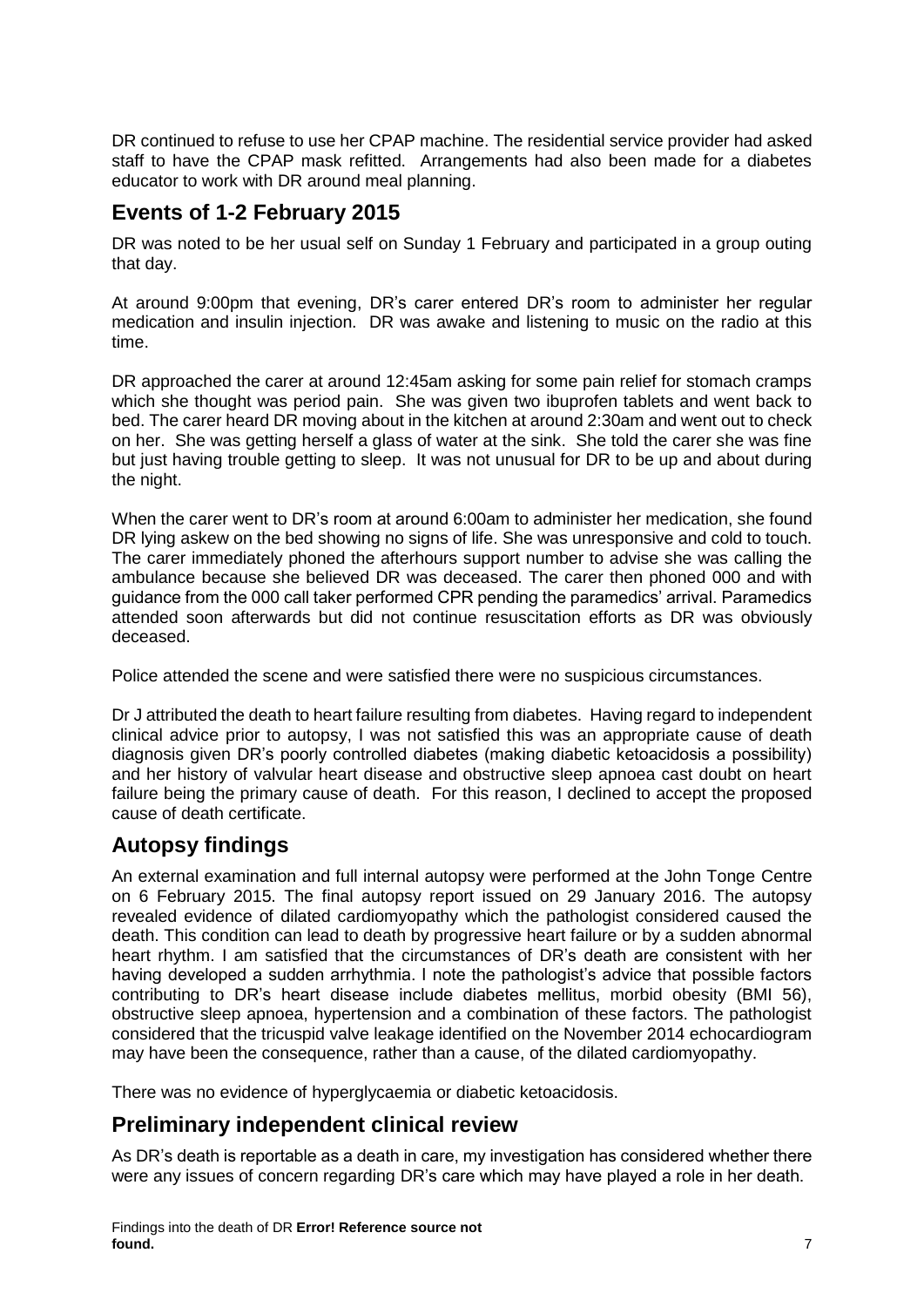I arranged for an independent doctor from the Department of Health Clinical Forensic Medicine Unit to review DR's record and advise whether there may have been an opportunity to have prevented her death. This advice informed my decision as to whether an autopsy was required and consequently was given prior the preliminary autopsy findings becoming available.

The reviewing doctor observed that DR's diabetes was clearly uncontrolled but acknowledged that this may have been difficult to manage given her mental state, poor insight and impulse control and obesity. However, the reviewing doctor expressed concerns about the appropriateness of DR having recently been discharged from The Prince Charles Hospital back to a residential service with apparently minimal advice to her non-clinically trained carers about her post-discharge management. The reviewing doctor was also somewhat critical of the general practitioner's diabetes management plan.

### <span id="page-9-0"></span>**The Prince Charles Hospital clinical review outcomes**

#### <span id="page-9-1"></span>*Internal Medicine Morbidity & Mortality Meeting*

At my request, The Prince Charles Hospital referred these concerns to its Internal Medicine Morbidity & Mortality Meeting for review and discussion on 21 July 2015. The then hospital executive provided me with case presentation notes prepared by Dr M for this discussion, together with a statement from Dr M regarding her involvement in DR's care.

Dr M's notes give the clear impression that much of the group's discussion centred on debating differential cause of death diagnoses under consideration prior to autopsy rather than genuinely reflecting on DR's hospital management and discharge planning. The Meeting did not consider DR's death to be related to her recent hospital care.

Contrary to the reviewing doctor's preliminary concerns, the Meeting reportedly considered that DR's diabetes was very well controlled, as evidenced by normal glycosylated haemoglobin levels (HbA1C) readings of less than 7% as at 2013, and the absence of diabetic complications. I do not accept this view, as it is difficult to accept that results from 2013 would have any bearing on the glycaemic control in January 2015 given that HbA1C reflects control of blood sugar over the life of the red blood cells tested (which I understand to have a life of 120 days).

The only information available to me about DR's glycaemic control in January 2015 are the random blood sugars tested and the diabetic management plan requirement for DR to be sent to hospital with a BGL above 15mmol/L. The triage note for 12 January 2015 recorded a BGL of 16.8mmol/L with the comment "*was here last night with uncontrolled BGL*". Given that an elevated BGL of over 15mmol/L was the trigger for DR's carers to send her to hospital, there appears to have been a missed opportunity at her multiple emergency presentations and hospital admissions for the treating doctors to have tested for glycaemic control with HbA1C.

The reviewing doctor had raised issues concerning the treating team's apparent lack of communication and failure to ascertain whether DR and her carers understood her condition and how to monitor and manage it.

Dr M's case presentation note disclosed that the discharge summary for DR's final admission was in fact not completed until almost two months following her discharge from hospital (this being almost one month after her death). It was prepared by a junior doctor who was not involved in her care. This meant that clear instructions were not conveyed to DR's general practitioner regarding ongoing monitoring of her diabetes in the community, including when to seek further medical attention (and not available to Dr J when she saw DR on 22 January). In response to this, the Meeting recommended that registrars, resident medical officers and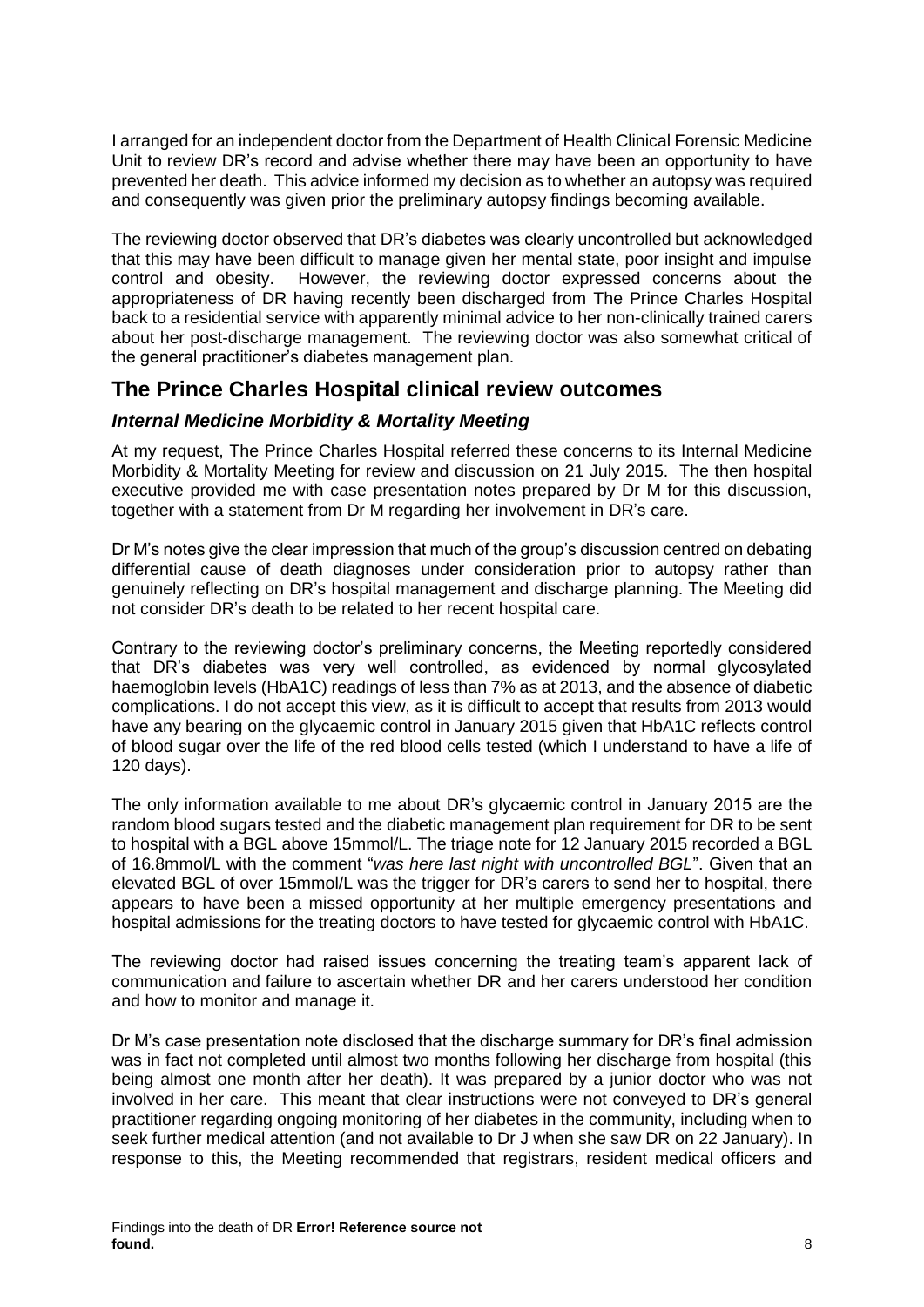interns be reminded of the importance of discharge summaries and the need for timely completion of them (ideally prior to the day of discharge but within four weeks).

DR spent more time in the emergency department than on the ward with her definitive treating team in her last two admissions and the level of documentation reflected this with admission being an implied concern by emergency department staff that she required inpatient management.

This raises the question whether these two admissions provided an appropriate timeframe to assess DR's presentations at the time and fully differentiate her clinically, as well as allowing for appropriate patient education, carer education and assessment of whether she was safe for discharge. The reviewing doctor considered both admissions fell far short of reasonable in the circumstances. Disappointingly, it appears the Meeting did not turn its collective mind to this aspect of DR's care and did not take the opportunity offered to them to reflect on the appropriateness of the apparent early discharge of a patient lacking insight about her condition to supported accommodation with no documentation to assist her carers or general practitioner. As such I place very little weight on the Internal Medicine Morbidity & Mortality Meeting outcomes.

#### <span id="page-10-0"></span>*Formal clinical review*

In response to my concerns about the M&M outcomes, the new TPCH Executive Director of Medical Services (the EDMS) subsequently commissioned a formal clinical review of the care provided to DR. In doing so, the EDMS acknowledged it was evident there were opportunities to improve the care delivered to DR. The EDMS considered that DR's multiple admissions and emergency department presentations provided multiple opportunities to better coordinate and improve her holistic care, and acknowledged that the systems designed to ensure coordinated care in the afterhours (weekend) setting are less robust than in hours, an issue being actively examined by the hospital's 24/7 Care Steering Committee.

The EDMS also conveyed Dr M's acknowledgement and apology for the inconsistencies within her statement. The EDMS advised that Dr R had been located (he was no longer employed by TPCH) and had agreed to provide a statement about his involvement in DR's care during her final admission. He reportedly agreed that there were opportunities to re-evaluate how holistic DR's care was during this admission and over time. Unfortunately Dr R's statement has not been forthcoming.

I received the formal clinical review outcomes in late November 2016. The review concluded:

- There had been appropriate focus and clinical work up of DR's respiratory issues in consideration of the diagnosis of pulmonary hypertension. A discharge summary was provided to her general practitioner advising the need to continue to manage DR's diabetes according to "usual" guidelines.
- Two days after DR's discharge on 7 January, she re-presented to the emergency department with hyperglycaemia "*each night for the next four nights*". In retrospect it was evident her treatment focused on increasing shortness of breath on exertion associated with tachypnoea and tachycardia. Each presentation noted that she had recently been treated for pneumonia.
- Treatment with prednisolone was unavoidable given her respiratory status and hyperglycaemic medication was maximised in an effort to manage her type 2 diabetes mellitus. DR received insulin while in the emergency department which was given in accordance with the existing instructions from the general practitioner and at no higher dose.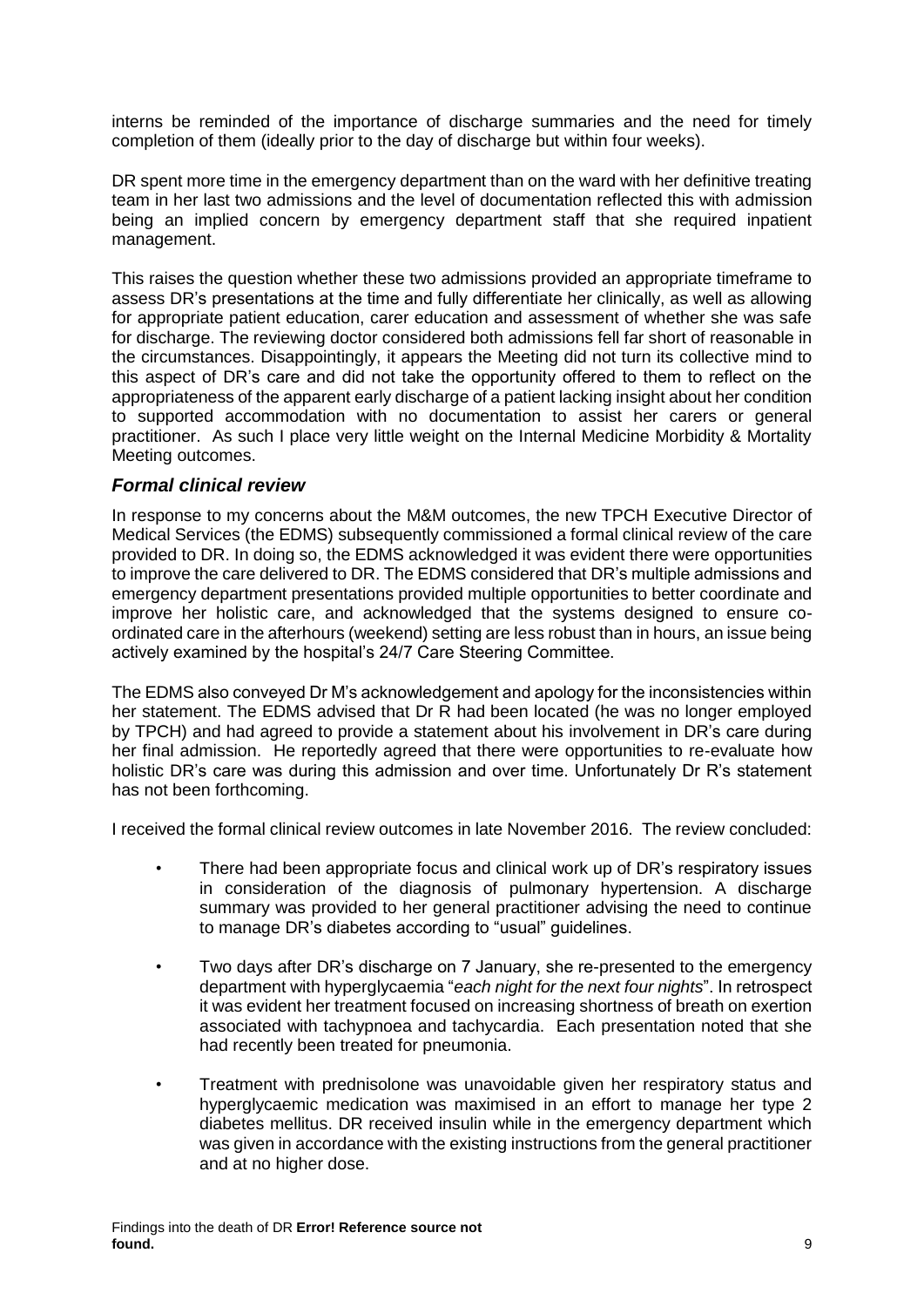- DR's management plan as advised by her carer stipulated that her insulin should be withheld when her BGL reached 15mmol/L or higher and she should present to hospital. This plan was actioned and DR received her routine insulin with good effect.
- DR's intermittent hyperglycaemic episodes were undoubtedly the result of noncompliance, variable diet and self-cares and insufficient communication from the hospital to the general practitioner.
- Ongoing education and support of DR's carers, along with liaison with her general practitioner was not evident in the hospital discharge summaries or the medical record.
- There were several missed opportunities to improve care planning after DR's mental health admission which were considered to have contributed to her multiple night time presentations to the emergency department for the administration of insulin.
- Although the medical registrar documented a clear plan to liaise with DR's carers and general practitioner after the weekend admission on 16-17 January, this was not incorporated into a discharge summary and there is no evidence that any further actions were taken.

I am advised that TPCH has commissioned a discharge summary quality improvement project due to concerns about its ability to meet the communication needs of its community. This project will incorporate the importance of medical handover as a focus in after-hours discharges.

# <span id="page-11-0"></span>**Findings required by s. 45** *Coroners Act 2003*

**Identity of the deceased: DR**

**How she died: DR died from an acute complication of her underlying dilated cardiomyopathy.** 

> **It is evident that DR's chronic mental health issues impacted significantly on her willingness and ability to comply with a range of social and health interventions to enhance her well-being and to manage her insulindependent diabetes and obstructive sleep apnoea. This is despite the diligent efforts of the residential service provider, FSG, whose staff liaised closely with mental health personnel, DR's general practitioner, Department of Communities Child Safety and Disability Services, Office of the Public Guardian and the Public Trustee to manage DR's high care needs proactively. I have no concerns about the care provided to DR by FSG and its carers.**

> **While DR's respiratory issues were investigated appropriately over November 2014 – January 2015, her multiple emergency department presentations and admissions to The Prince Charles Hospital over this**